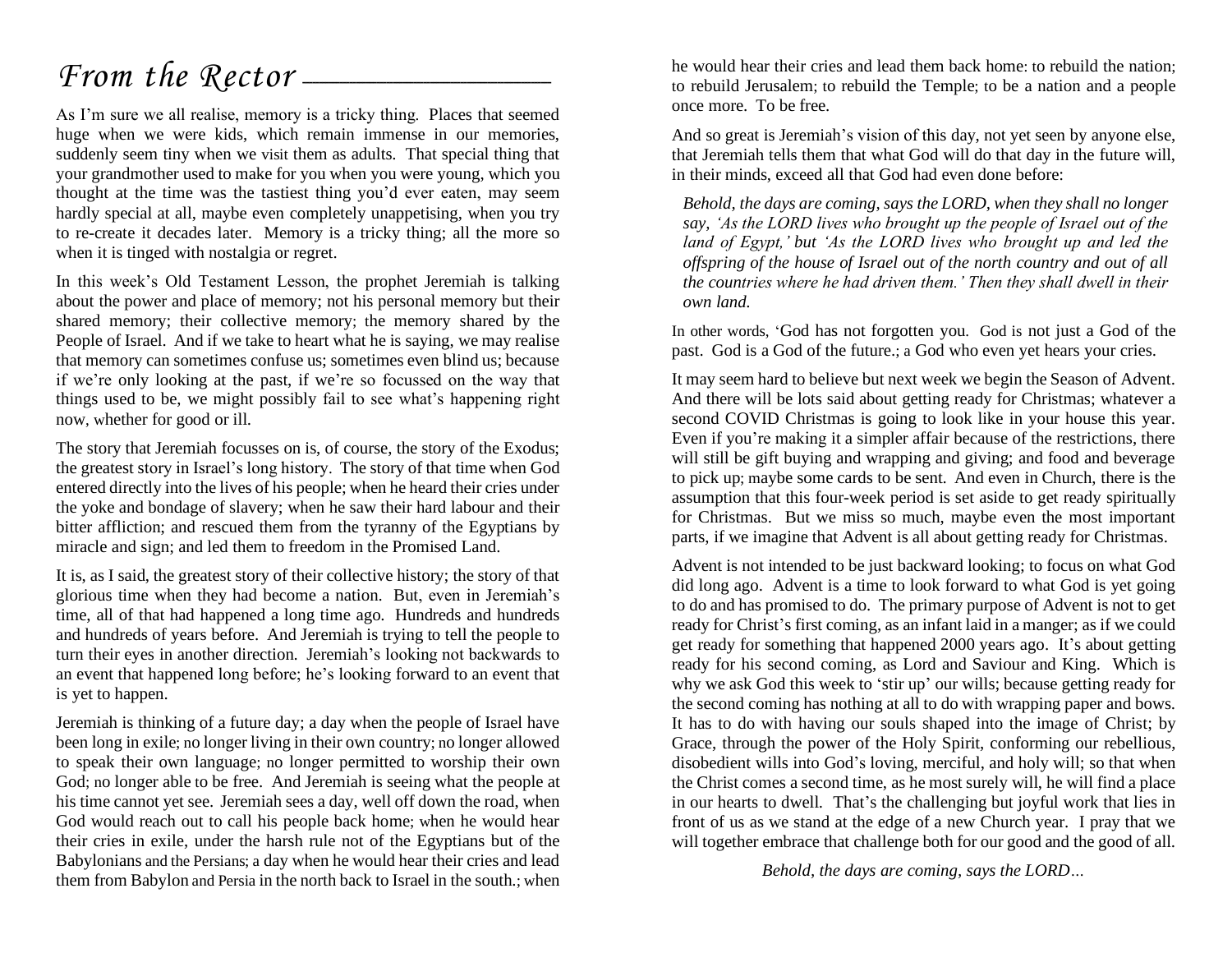# Parish Notices and Updates \_\_\_\_\_

**I SUSPECT THAT MANY OF YOU HAVE BEEN PRAYING** for the people of British Columbia as they again cope with the destruction and devastation resulting from our climate change crisis. Please do continue to pray for them and for those who are working to rescue and restore the people of that region. As part of that prayer response, Archbishop Linda Nicolls, Primate of the Anglican Church of Canada, and Archbishop Mark MacDonald, National Indigenous Archbishop, are organising an online prayer vigil this Sunday, starting at 6:30 p.m. (Atlantic). To learn more about the vigil, as well as how you can financially support those who are suffering, go to: https://www.anglican.ca/news/ and follow the link.

**MANY OF YOU WILL RECALL THE TREMENDOUS WORK** done over many years through our annual Country and Blue Grass Gospel Concert, to support the work being done in Uganda at Bishop McAllister College and Anglican Seminary under the School Rector, the Revd. Canon Paul Jeffries. I'm happy to report that the latest newsletter is now available online, with an abundance of pictures showing the renovation of the school facilities. You can read the newsletter, as well as previous newsletters, by following the link below to the college's website: https://bishopmcallisterschool.com/

**OUR WEEKLY BIBLE STUDY** is held each **Friday from 10:00 to 11:30 a.m. on Zoom**. We're looking at the major festivals of the Jewish calendar, including Rosh Hashanah, Yom Kippur, Sukkot, Pesach, and Shavuot, as well as some of the minor festivals such as Hanukkah and Purim, which were an immense influence on the life of Jesus and the witness of the early Church. If you'd like to join us, even occasionally, please let the Rector know so that he can send the Zoom link to you.

**COPIES OF THE 2022 CHURCH CALENDARS,** prepared by our friends at St. Peter Publications in Charlottetown, are now available. **The cost this year is \$8.00.** These lovely calendars are a great way to keep track of the Church Year as we try to grow in grace. Those who are able to attend services are invited to sanitise their hands and pick up the number of copies they wish to have. If you have exact change, you can leave your payment in the basket; or, if you prefer, feel free to just add it to your offering envelope. But our primary concern is that you have them to help shape your year-long journey with the Church, so don't let concerns about how to pay stop you from getting as many copies as you need for yourself and your friends and family.

# *The Anglican Church of Canada The Diocese of Fredericton* THE PARISH OF ST. MARY, YORK



I have come to think Advent is the church's loveliest liturgical season. From the Latin word for "coming," Advent is the season of waiting. In my younger years I had naively viewed that wait as a tedious march of days leading up to Jesus's birth. Why drag it out? I wondered. But if this time is simply about waiting for Jesus's birthday, then we missed the point, writes Benedictine sister Joan Chittister in *The Liturgical Year*. That's the soft, sentimental "baby Jesus" version of Advent, "a simple, soothing story that makes few, if any, demands on the soul." A more robust understanding of Advent is as a time when we learn, says Chittister, "to wait for what is beyond the obvious. Advent makes us look for God in all those places we have, until now, ignored."

Fred Bahnson, *Soil and Sacrament*

**PRIEST AND RECTOR** The Venerable Kevin M. Stockall, B.A. (Hons), M.Div. Rectory: 770 McEvoy Street, Fredericton NB E3A 3B7 454.0245 (rectory) | 472.4661 (office) | 461.7685 (cell) | kevin.stockall@bellaliant.net Visit us at: http://www.stmarysfredericton.ca/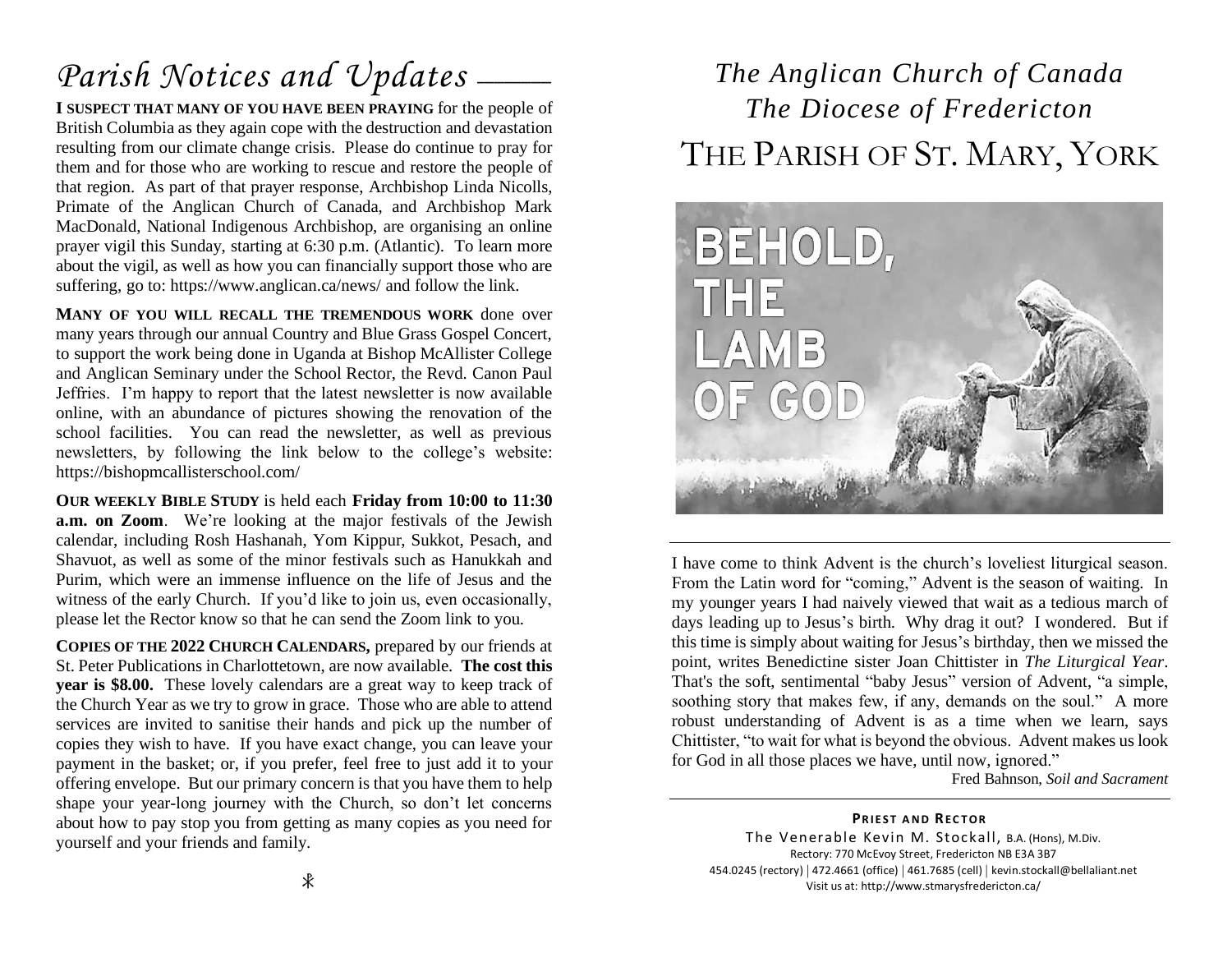# THE SUNDAY NEXT BEFORE ADVENT

*November 20, 2021*

# *Behold the days come, saith the Lord! O come, let us worship!*

## *4:30 p.m. – Evening Prayer:*

<sup> $\text{\textcircled{}}$ </sup> Psalm 103 | Ecclesiasticus 10:6-8, 12-24 | Acts 15:1-21

### *5:00 p.m. – The Holy Eucharist*

| Introit Psalm 81:1-4:         | page 434               |
|-------------------------------|------------------------|
| The Gloria:                   | page 86                |
| The Collect:                  | page 257               |
| The Old Testament Reading:    | page 259               |
| Psalm $85:1-7$ :              | page 438               |
| The Epistle:                  | Colossians1:13-20      |
| Gradual Psalm 85:9-13:        | page 439               |
| The Holy Gospel:              | page 259               |
| The Creed:                    | page 71                |
| The Homily                    |                        |
| The Prayers of the People:    | L: Lord, in your mercy |
|                               | C: Hear our prayer     |
| The Consecration:             | page 82                |
| <b>Post Communion Prayer:</b> | page 85                |

We acknowledge that the land on which we gather is the traditional unceded territory of the Wəlastəkwiyik (Wolastoqiyik) Peoples. This territory is covered by the "Treaties of Peace and Friendship" which Wəlastəkwiyik (Wolastoqiyik), Mi'kmaq, and Passamaquoddy Peoples first signed with the British Crown in 1726. The treaties did not deal with surrender of lands and resources but in fact recognized Mi'kmaq and Wəlastəkwiyik (Wolastoqiyik) title and established the rules for what was to be an ongoing relationship between nations.



 $\ast$ 

#### SCHEDULE OF SERVICES **NOVEMBER 23: TRINITY FERIA** 2:30 p.m. – Holy Communion, *Neill Hall* **NOVEMBER 24: ST. CECILIA & ST. CATHERINE,** Virgins & Martyrs 6:30 p.m. – Evening Prayer 7:00 p.m. – Holy Eucharist **NOVEMBER 25: ST. CATHERINE OF ALEXANDRIA** 8:30 a.m. – Morning Prayer **NOVEMBER 26: TRINITY FERIA** 4:00 p.m. – Evening Prayer (Zoom) **NOVEMBER 27: THE FIRST SUNDAY IN ADVENT** 4:30 p.m. – Evening Prayer 5:00 p.m. – Holy Eucharist **NOVEMBER 28: THE FIRST SUNDAY IN ADVENT** 9:30 a.m. – Morning Prayer

10:00 a.m. – Holy Eucharist

 $\ast$ 

**THE CORPORATION OF THE ANGLICAN PARISH OF ST. MARY, YORK**, gratefully acknowledge the generous support of the Anglican Foundation of Canada for our Renewing **FOUNDATION OF CANAD** St. Mary's Project.